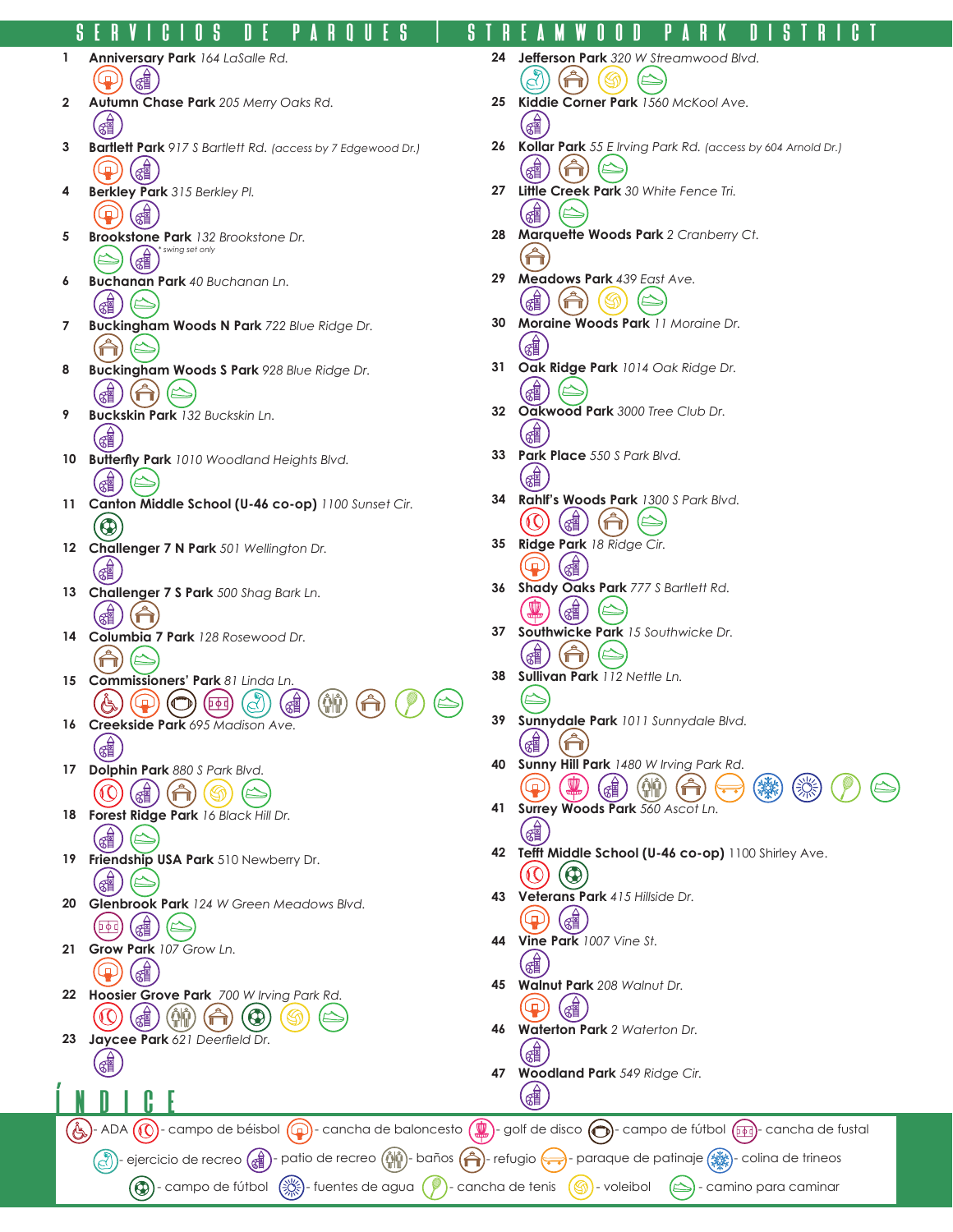## S T R E A M W O O D P A R K D I S T R I C T **MAPA DE PARQUES**

- **1 Anniversary Park** *164 LaSalle Rd.*
- **2 Autumn Chase Park** *205 Merry Oaks Rd.*

**3 Bartlett Park** *917 S Bartlett Rd.*

- **4 Berkley Park** *315 Berkley Pl.*
- **5 Brookstone Park** *132 Brookstone Dr.*
- **6 Buchanan Park** *40 Buchanan Ln.*
- **<sup>I</sup>rvin<sup>g</sup> <sup>P</sup>ar<sup>k</sup> <sup>R</sup><sup>d</sup> 7 Buckingham Woods N Park** *722 Blue Ridge Dr.*
- **8 Buckingham Woods S Park** *928 Blue Ridge Dr.*
- **9 Buckskin Park** *132 Buckskin Ln.*
- **10 Butterfly Park** *1010 Woodland Heights Blvd.*
- **11 Canton Middle School** *1100 Sunset Cir.*
- **12 Challenger 7 N Park** *501 Wellington Dr.*
- **13 Challenger 7 S Park** *500 Shag Bark Ln.*
- **<sup>L</sup>ak<sup>e</sup> <sup>S</sup><sup>t</sup> 14 Columbia 7 Park** *128 Rosewood Dr.*
- **15 Commissioners' Park** *81 Linda Ln.*
- **16 Creekside Park** *695 Madison Ave.*
- **17 Dolphin Park** *880 S Park Blvd.*
- **18 Forest Ridge Park** *16 Black Hill Dr.*
- **19 Friendship USA Park** 510 Newberry Dr.
- **20 Glenbrook Park** *124 W Green Meadows Blvd.*
- **21 Grow Park** *107 Grow Ln.*
- **22 Hoosier Grove Park** *700 W Irving Park Rd.*
- **23 Jaycee Park** *621 Deerfield Dr.*
- **24 Jefferson Park** *320 W Streamwood Blvd.*
- **25 Kiddie Corner Park** *1560 McKool Ave.*
- **26 Kollar Park** *55 E Irving Park Rd.*
- **27 Little Creek Park** *30 White Fence Tri.*
- **28 Marquette Woods Park** *2 Cranberry Ct.*
- **29 Meadows Park** *439 East Ave.*
- **19 30 Moraine Woods Park** *11 Moraine Dr.*
- **31 Oak Ridge Park** *1014 Oak Ridge Dr.*
- **32 Oakwood Park** *3000 Tree Club Dr.*
- **33 Park Place** *550 S Park Blvd.*
- **34 Rahlf's Woods Park** *1300 S Park Blvd.*
- **35 Ridge Park** *18 Ridge Cir.*
- **36 Shady Oaks Park** *777 S Bartlett Rd.*
- **37 Southwicke Park** *15 Southwicke Dr.*
- **38 Sullivan Park** *112 Nettle Ln.*
- **39 Sunnydale Park** *1011 Sunnydale Blvd.*
- **40 Sunny Hill Park** *1480 W Irving Park Rd.*
- **41 Surrey Woods Park** *560 Ascot Ln.*
- **42 Tefft Middle School** 1100 Shirley Ave.
- **43 Veterans Park** *415 Hillside Dr.*
- **44 Vine Park** *1007 Vine St.*
- **45 Walnut Park** *208 Walnut Dr.*
- **46 Waterton Park** *2 Waterton Dr.*
- **47 Woodland Park** *549 Ridge Cir.*